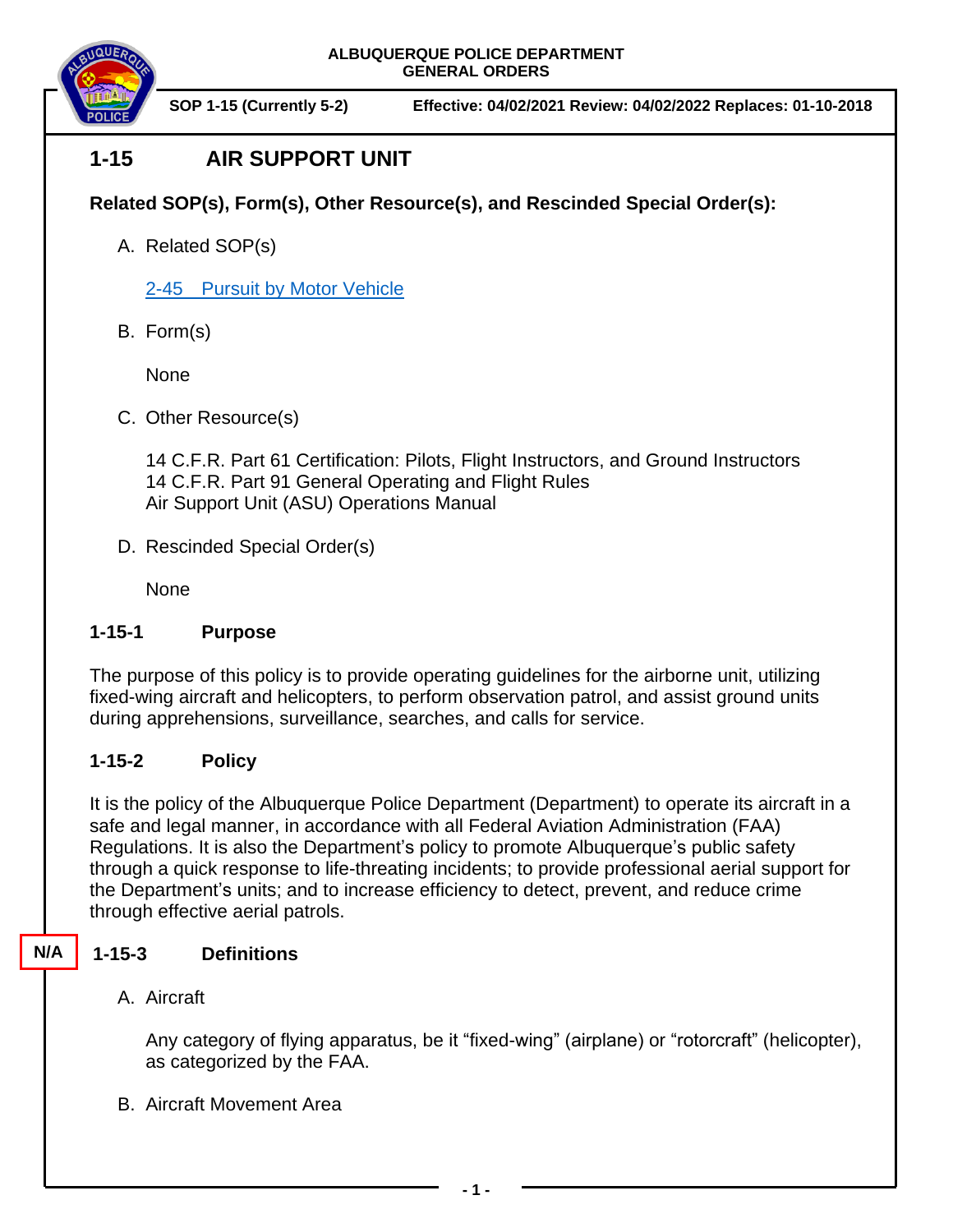

**SOP 1-15 (Currently 5-2) Effective: 04/02/2021 Review: 04/02/2022 Replaces: 01-10-2018**

Any area where aircraft movement is possible or probable, which includes all ramp areas, taxiways, and runways.

C. Flight Crew

At a minimum, a Pilot in Command (PIC) and a Tactical Flight Officer (TFO).

D. Pilot in Command

A sworn employee who is an Air Support Unit (ASU)-certified Tactical Flight Officer and an FAA-licensed individual qualified to operate the controls of the aircraft for which they are in command.

E. Tactical Flight Officer (TFO)

An ASU-certified TFO who is assigned to conduct visual observation of ground activity and communicate such observations with other sworn personnel and units working on the ground.

#### **1-15-4 Rules and Responsibilities 7**

- A. Surveillance
	- 1. ASU may, upon request from Department personnel, observe suspected criminals and known areas of criminal activity for varying lengths of time based on crime trends and Department needs.
	- 2. ASU may, upon request from Department personnel, observe suspected individuals, vehicles, residences, businesses, or areas.
	- 3. ASU shall relay information to ground or investigative units when conducting requested surveillance.
- B. Searches
	- 1. The ASU shall assist ground units in searching for:
		- a. Lost children;
		- b. Missing persons;
		- c. Wanted persons; and
		- d. Escapees.
	- 2. The ASU may check various locations, particularly remote areas, for abandoned or stolen vehicles and car stripping activities.
	- 3. The ASU may provide nighttime illumination by searchlight for crime scene or area searches as necessary.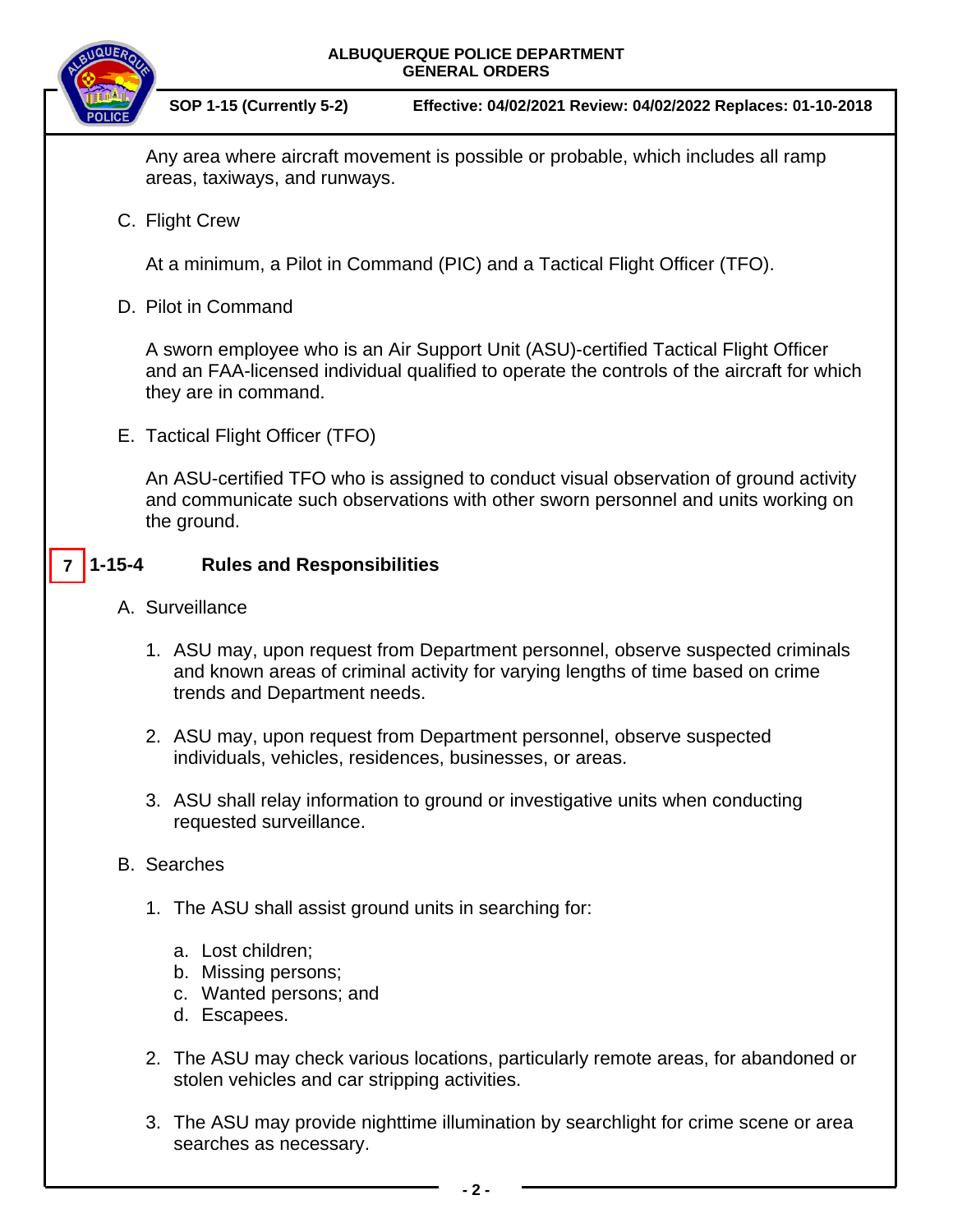

**SOP 1-15 (Currently 5-2) Effective: 04/02/2021 Review: 04/02/2022 Replaces: 01-10-2018**

- C. Crowd Management
	- 1. The ASU may observe civil disturbances, parades, marches, visits by dignitaries, or other events where crowd management or intelligence is necessary.
	- 2. The TFO shall update the Incident Commander (IC) and ground units of the crowd's actions, movements, and demeanor.
	- 3. If the aircraft is equipped with the video downlink system, the TFO shall transmit video of the incident to the appropriate units if requested.
	- 4. Upon approval by the ASU Lieutenant, the ASU may render assistance to other agencies if requested.
- D. Special Events/Traffic Management
	- 1. The ASU may be tasked with assisting Field Services Bureau (FSB) personnel or the Traffic Section during special events or other events with traffic management.
	- 2. When assisting on these events, the TFO shall update ground units with traffic conditions, movements, and any other pertinent information that could impact the traffic flows.
	- 3. The TFO shall provide traffic re-routing recommendations and additional options, which may assist FSB personnel to increase traffic flow efficiency and safety.
- E. Patrol/Operations
	- 1. The PIC is ultimately and solely responsible for the aircraft's operation and safety during flight. Department personnel shall refer to the ASU Operations Manual for complete, minimum requirements, licensing, and certifications for PIC.
	- 2. The TFO shall be responsible for the operation and documentation of calls the aircraft responds to and shall do so by utilizing the equipment in the TFO station of the aircraft, such as the "Infrared Camera System" (thermal imager/video camera) and the police radio. Department personnel shall refer to the ASU Operations Manual for complete, minimum requirements, licensing, and certifications for TFOs.
	- 3. The flight crew shall go in-service, notwithstanding any mechanical problems or inclement weather, and assume aerial patrol responsibilities over the greater Albuquerque metropolitan area during assigned shift times.
	- 4. The flight crew shall conduct aerial observation patrol and also provide additional focused patrols on areas deemed as "hot spots," or areas the Department recognizes as having high rates of crime.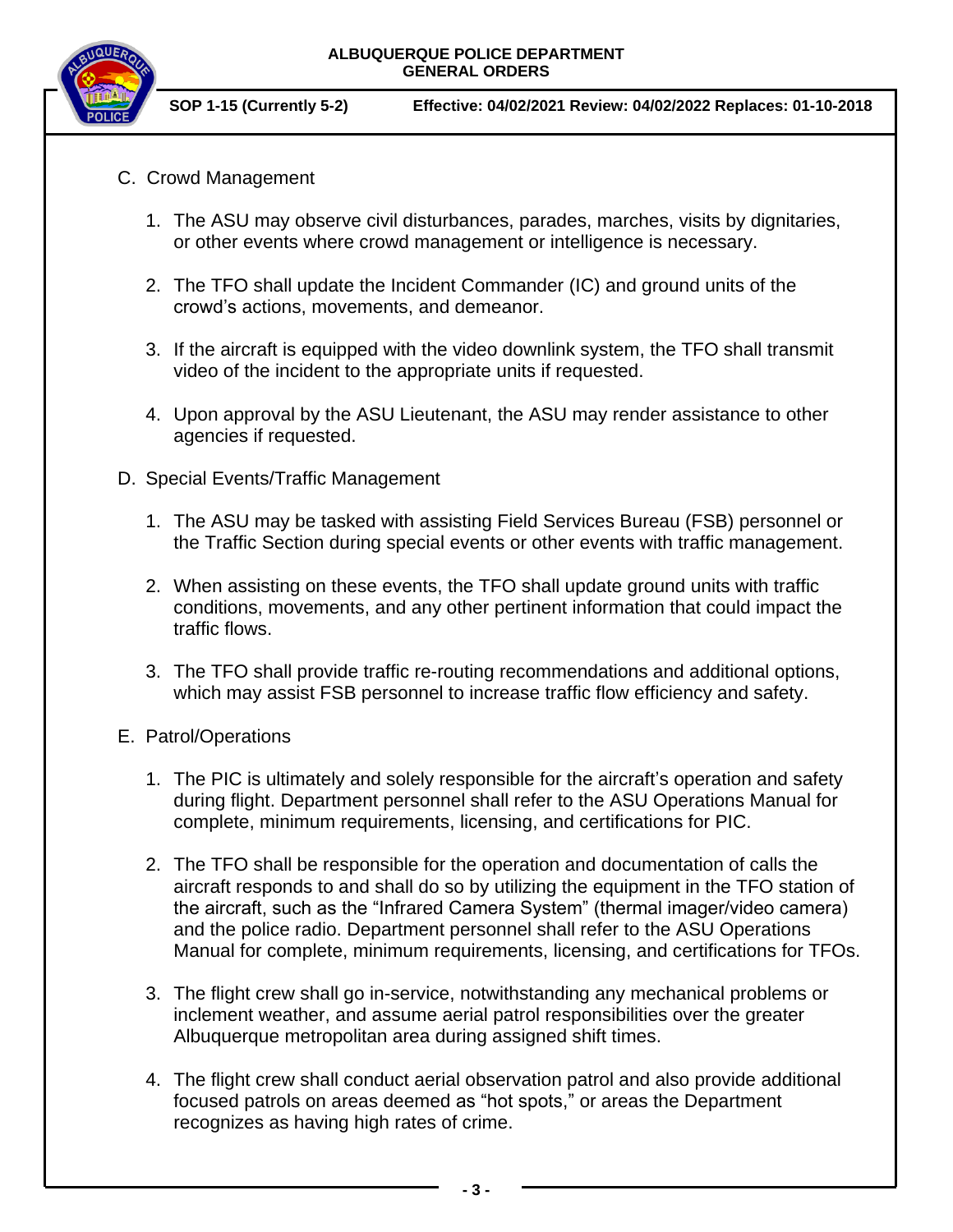|   | BUQUER     | ALBUQUERQUE POLICE DEPARTMENT<br><b>GENERAL ORDERS</b>                                                                                                                                                                                                                                                                                                                                                                                                                                                                                                                                                                                                           |
|---|------------|------------------------------------------------------------------------------------------------------------------------------------------------------------------------------------------------------------------------------------------------------------------------------------------------------------------------------------------------------------------------------------------------------------------------------------------------------------------------------------------------------------------------------------------------------------------------------------------------------------------------------------------------------------------|
|   |            | <b>SOP 1-15 (Currently 5-2)</b><br>Effective: 04/02/2021 Review: 04/02/2022 Replaces: 01-10-2018                                                                                                                                                                                                                                                                                                                                                                                                                                                                                                                                                                 |
| 6 |            | 5. Department aircraft shall not be used to transport any member of the public from<br>one predetermined location to another for commercial purposes (compensation or<br>hire). Department aircraft may, however, be utilized to transport Department<br>personnel in the course of Department duties, provided such personnel are on-duty<br>and conducting Department or City business. This shall be approved by the ASU's<br>chain of command.                                                                                                                                                                                                               |
|   |            | 6. If another public safety agency requests the assistance of the ASU outside the<br>Albuquerque metropolitan area, the ASU Lieutenant shall approve or deny the<br>request.                                                                                                                                                                                                                                                                                                                                                                                                                                                                                     |
|   |            | F. Pursuits                                                                                                                                                                                                                                                                                                                                                                                                                                                                                                                                                                                                                                                      |
|   |            | 1. The ASU shall respond to calls involving active pursuits.                                                                                                                                                                                                                                                                                                                                                                                                                                                                                                                                                                                                     |
|   | N/A<br>N/A | a. Once the ASU has responded and confirms visual observation of the pursued<br>vehicle, the ASU shall be the primary unit of the authorized pursuit.<br>b. The ASU shall relay the direction of travel of the pursued vehicle to ground<br>units, including during a successful StarChase activation (Refer to SOP Pursuit<br>by Motor Vehicle for sanction classifications and additional duties).<br>c. The pursuing ground unit(s) shall stop the motor vehicle pursuit and provide<br>enough distance so as not to affect the driving of the pursued vehicle (Refer to<br>SOP Pursuit by Motor Vehicle for sanction classifications and additional duties). |
|   |            | 2. The ASU shall direct the pursuing ground units to provide enough distance<br>between themselves and the suspect's vehicle if they haven't already done so.<br>ASU shall then notify the supervisor in charge of the pursuit, if ground units have<br>fail to provide enough distance. The pursuing ground units shall be identified by the<br>unit number on the vehicle when possible.                                                                                                                                                                                                                                                                       |
| 6 |            | G. Response to Incidents at the Double Eagle II Airport                                                                                                                                                                                                                                                                                                                                                                                                                                                                                                                                                                                                          |
|   |            | 1. Department personnel shall be aware that ground and flight operations may<br>continue during a call for service at the Double Eagle II Airport (airport), which is a<br>general aviation airport governed by the FAA.                                                                                                                                                                                                                                                                                                                                                                                                                                         |
|   |            | 2. Department personnel shall use extreme care and caution at all times due to<br>inherent dangers. Aircraft have the right of way at all times, unless otherwise<br>directed by the Tower/Ground Control.                                                                                                                                                                                                                                                                                                                                                                                                                                                       |
|   |            | 3. The ASU shall respond to calls for service at the airport.                                                                                                                                                                                                                                                                                                                                                                                                                                                                                                                                                                                                    |
|   |            | 4. If the ASU is not available to respond, Department personnel shall contact Airfield<br>Maintenance or the Tower/Ground Control prior to entering any controlled area in<br>the airport.                                                                                                                                                                                                                                                                                                                                                                                                                                                                       |
|   |            |                                                                                                                                                                                                                                                                                                                                                                                                                                                                                                                                                                                                                                                                  |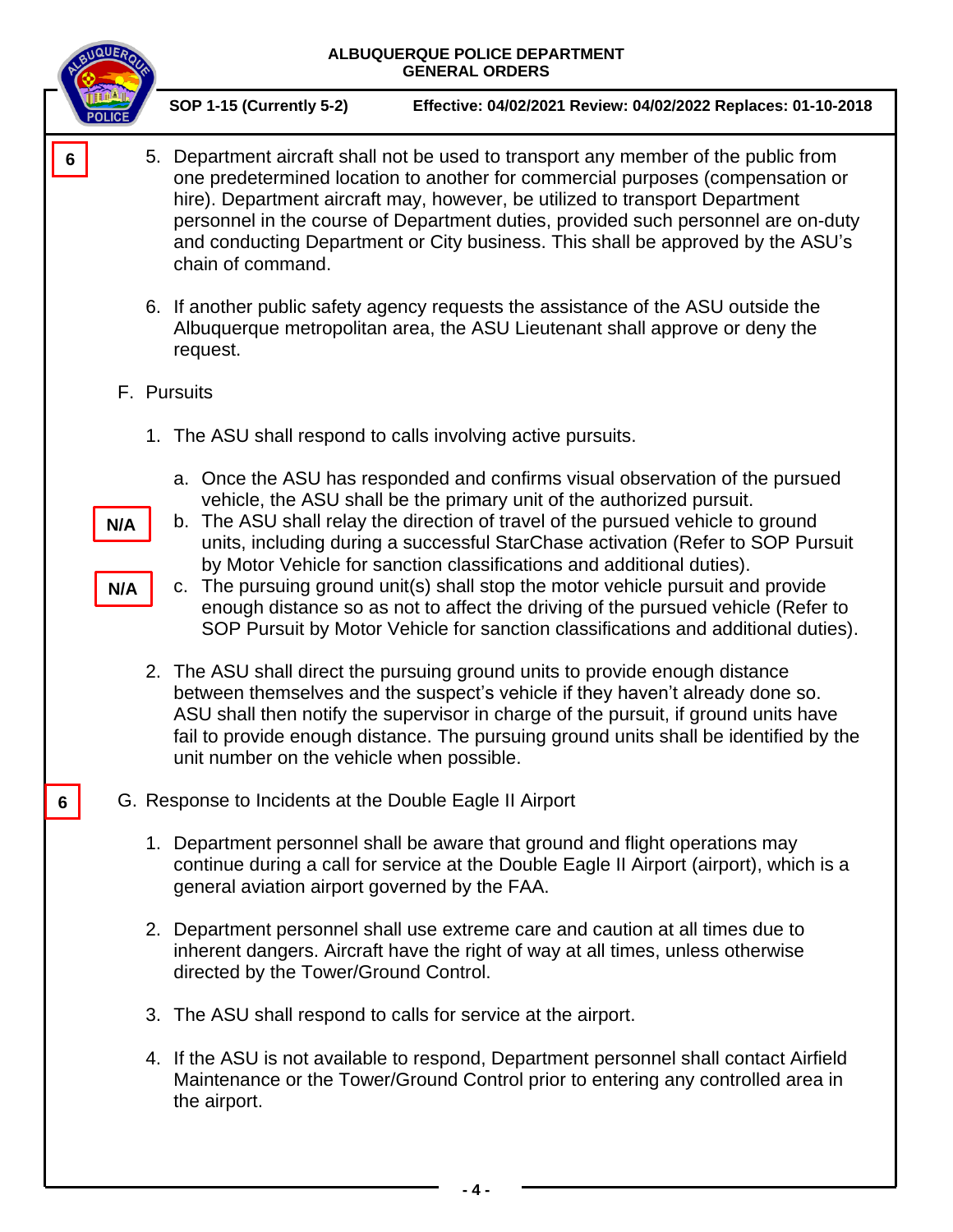